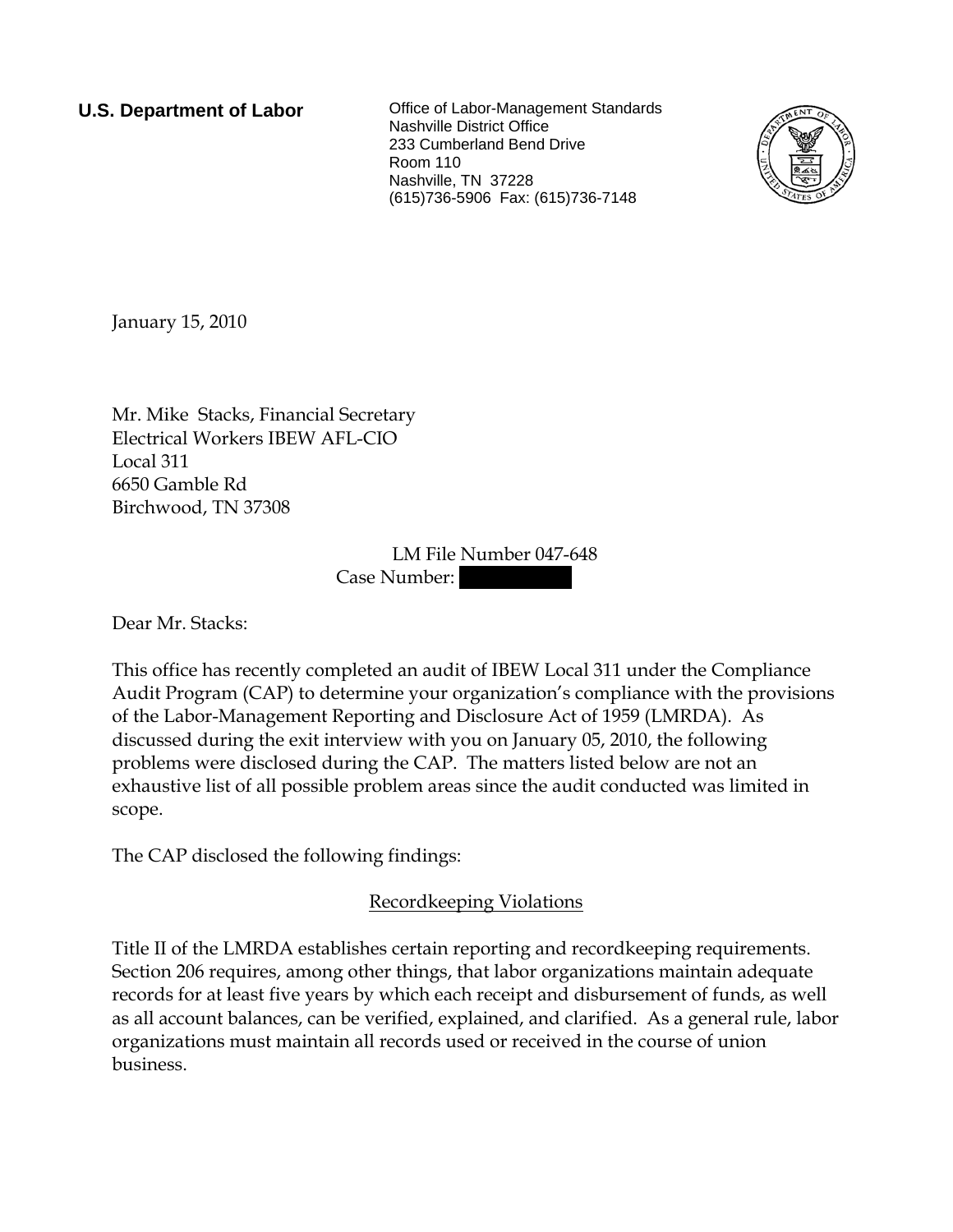Mr. Mike Stacks January 15, 2010 Page 2 of 4

For disbursements, this includes not only original bills, invoices, receipts, vouchers, and applicable resolutions, but also documentation showing the nature of the union business requiring the disbursement, the goods or services received, and the identity of the recipient(s) of the goods or services. In most instances, this documentation requirement can be satisfied with a sufficiently descriptive expense receipt or invoice. If an expense receipt is not sufficiently descriptive, a union officer or employee should write a note on it providing the additional information. For money it receives, the labor organization must keep at least one record showing the date, amount, purpose, and source of that money. The labor organization must also retain bank records for all accounts.

The audit of Local 311's 2009 records revealed the following recordkeeping violations:

1. Disposition of Property

Local 311 did not maintain an inventory of the t-shirts it purchased and sold. The union must report the value of any union property on hand at the beginning and end of each year in Item 30 (Other Assets) of the LM-3. The union must retain an inventory or similar record of property on hand to verify, clarify, and explain the information that must be reported in Item 28 / Item 30.

The union must record in at least one record the date and amount received from each sale of union t-shirts, hats, jackets and other items.

2. Receipt Dates not Recorded

Entries in Local 311's computer generated receipts records reflect the date the union deposited money, but not the date money was received. Union receipts records must show the date of receipt. The date of receipt is required to verify, explain, or clarify amounts required to be reported in Statement B (Receipts and Disbursements) of the LM-3. The LM-3 instructions for Statement B state that the labor organization must record receipts when it actually receives money and disbursements when it actually pays out money. Failure to record the date money was received could result in the union reporting some receipts for a different year than when it actually received them.

3. Failure to Maintain Records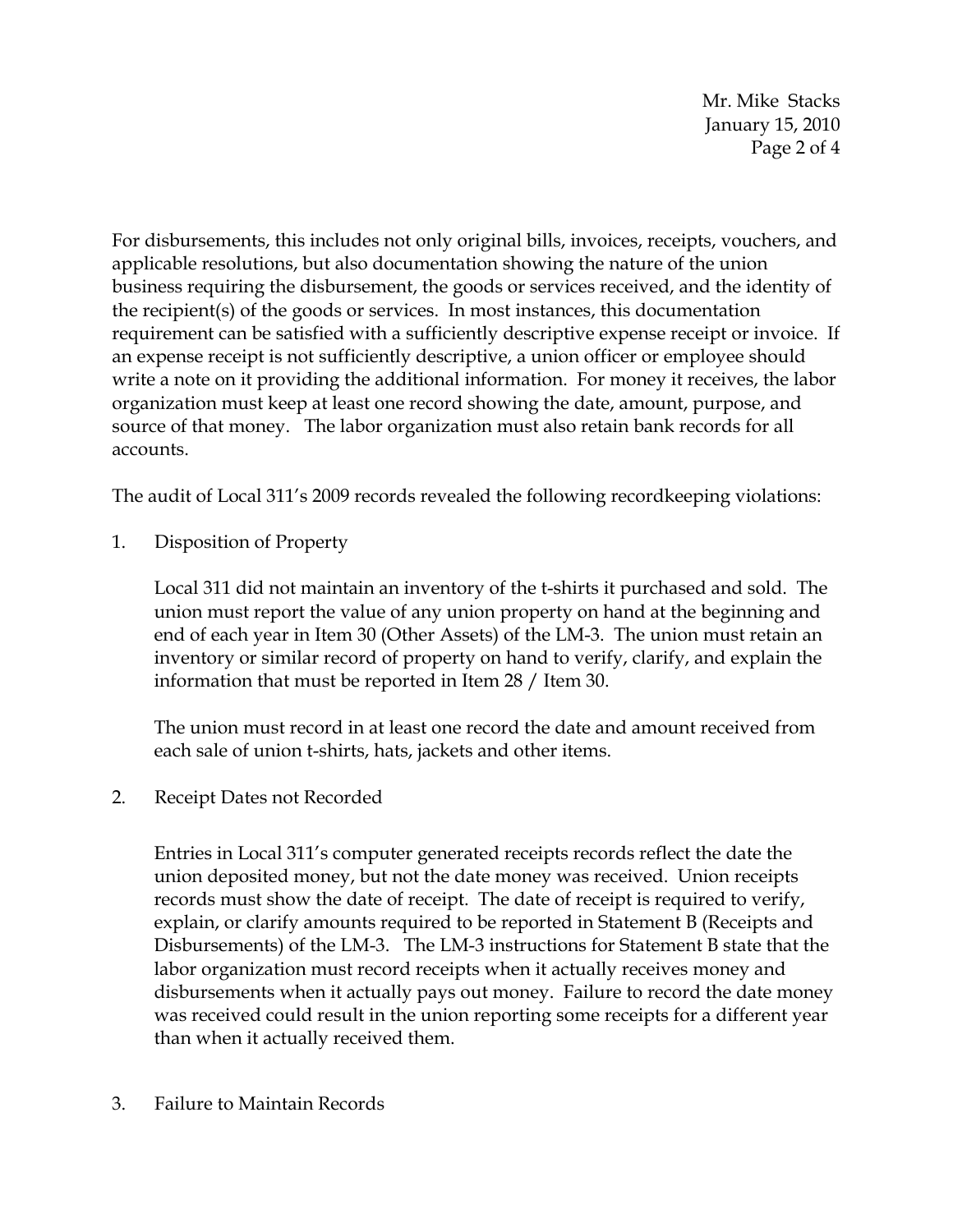Mr. Mike Stacks January 15, 2010 Page 3 of 4

Local 311 did not retain voided checks and bank deposit slips during the entire audit period.

The labor organization must retain bank records for all accounts. In addition, records by which all account balances, can be verified, explained, and clarified must be maintained. As a general rule, labor organizations must maintain all records used or received in the course of union business.

Based on your assurance that Local 311 will retain adequate documentation in the future, OLMS will take no further enforcement action at this time regarding the above violations.

## Other Violations

The audit disclosed the following other violation(s):

1. Inadequate Bonding

The audit revealed a violation of LMRDA Section 502 (Bonding), which requires that union officers and employees be bonded for no less than 10 percent of the total funds those individuals or their predecessors handled during the preceding fiscal year.

Local 311's officers and employees are currently bonded for \$10,000.00, but they must be bonded for at least \$14,514.00. Local 311 should obtain adequate bonding coverage for its officers and employees immediately. Please provide proof of bonding coverage to this office as soon as possible, but not later than January 29, 2010.

I want to extend my personal appreciation to IBEW Local 311 for the cooperation and courtesy extended during this compliance audit. I strongly recommend that you make sure this letter and the compliance assistance materials provided to you are passed on to future officers. If we can provide any additional assistance, please do not hesitate to call.

Sincerely,